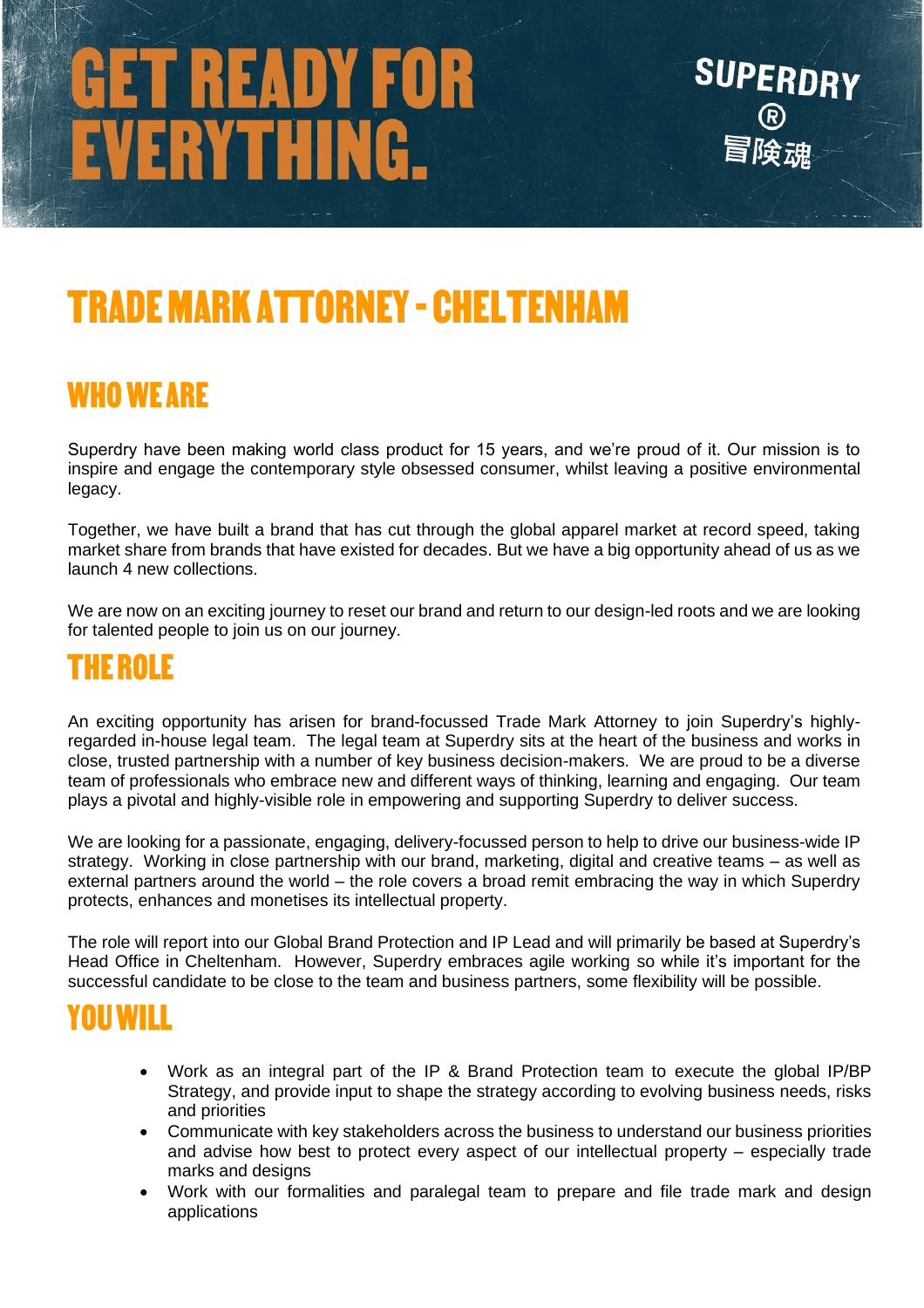## ET READY FOR<br>VERYTHING.

- Work closely with our brand protection team on enforcement strategy and priorities
- Consider and advise on watch notices and oppositions strategy on a global basis
- Work with external counsel to manage all of Superdry's trade mark opposition actions
- Prepare and draft UK and EU oppositions and/or cancellation actions and all accompanying documentation including statements of case and witness evidence

**SUPERDRY** 

- Conduct proactive investigations to identify potential infringements of our IP and manage enforcement action accordingly
- Assist with litigation strategy, including instructing external investigators and counsel
- Collaborate closely with the Design team, forging strong working partnerships and providing regular IP guidance and product clearance.
- Advise the business on IP risks and where appropriate propose solutions to overcome such risks
- File UDRP actions against infringing domains
- Present data and insight to key business stakeholders
- Manage external counsel relationships in a cost effective way
- Conduct regular industry-wide research and attend networking events, to stay ahead of emerging trends/threats and adapt IP strategy accordingly

#### YOU ARE

- Preferably a qualified chartered UK trade mark attorney with an excellent academic record. For the right candidate, we will consider other applicants with an IP background with differing levels of experience
- From an in-house or private practice background with an instinctive commercial approach to trade mark law and procedure both in the UK and the EU
- Confident of dealing with external counsel on a global basis
- Able to work effectively with technology (such as IPPO (webTMS) and Trademark Now), but also competent at reviewing and assessing the benefits of new tech solutions and assimilating and presenting data in an effective and engaging way
- Able to work autonomously and make independent decisions
- A strong and clear communicator who is able to build rapport with key stakeholders internally and externally
- Someone with excellent presentation skills
- Computer literate, particularly with MS Office
- Someone with excellent deadline management and organisation skills
- Able to produce written work to an excellent standard with a high attention to detail
- Able to grasp how your decisions and the IP strategy impacts on the rest of the business
- Interested in fashion or retail and be confident conveying practical and meaningful advice to designers and creatives

#### WORKING FOR SUPERDRY HAS NEVER BEEN SO REWARDING…..

- 25 days annual leave, plus bank holidays and an additional day off to celebrate your Birthday
- Family is massively important to us, so we have a broad range of family-friendly working policies in place, including enhanced maternity, paternity and adoption leave
- Company Pension scheme